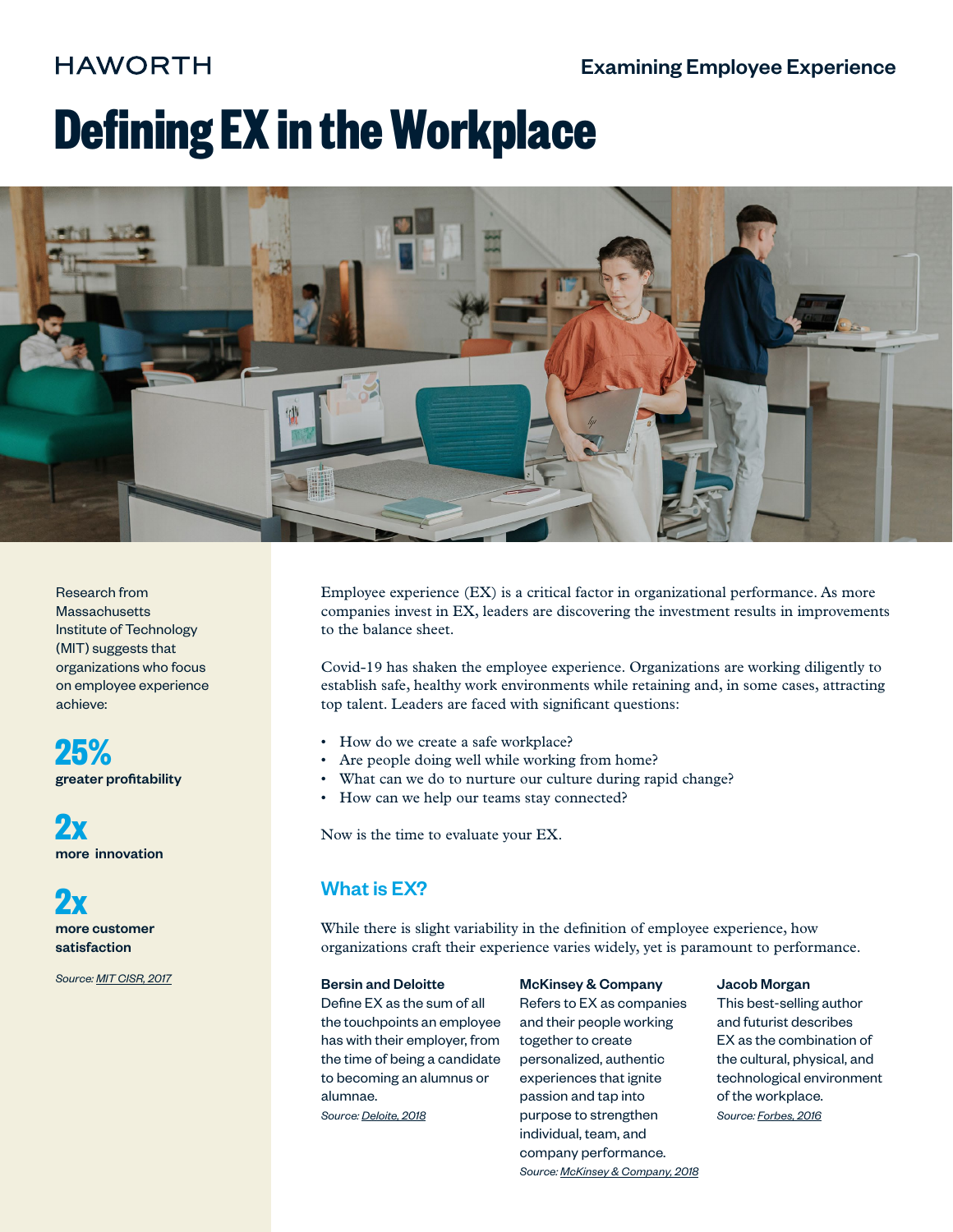## Enter 2020 and COVID-19

The term "disruptor" doesn't do justice to the recent shake-up in employee experience.



Yet, economists predict about 60% of workers will return to their pre-pandemic job



A variety of external factors have caused people to experience more distress than before the pandemic. The rapid changes in the ways in which we live, work, and connect with one another have deeply impacted us. The actions organizations take now are shaping all facets of EX long after we emerge from this crisis.

## How Do Organizations Create Their EX?

The foundation for an EX framework stems from the values, mission or purpose, and characteristics of culture that are unique to your organization. These elements manifest into physical components such as policies, programs, technology tools, and the workplace itself. In essence, organizations establish the framework for their desired EX by identifying its foundation (values, purpose, culture, and brand) and work to create the experiences (technology, work environment, policies, and programs) that align.



Employee engagement is the measurement of employee perception and behaviors at work. Employee engagement measures EX and serves as both an outcome and a driver.



*Source: [LinkedIn, 2020](https://business.linkedin.com/talent-solutions/recruiting-tips/global-talent-trends-2020)*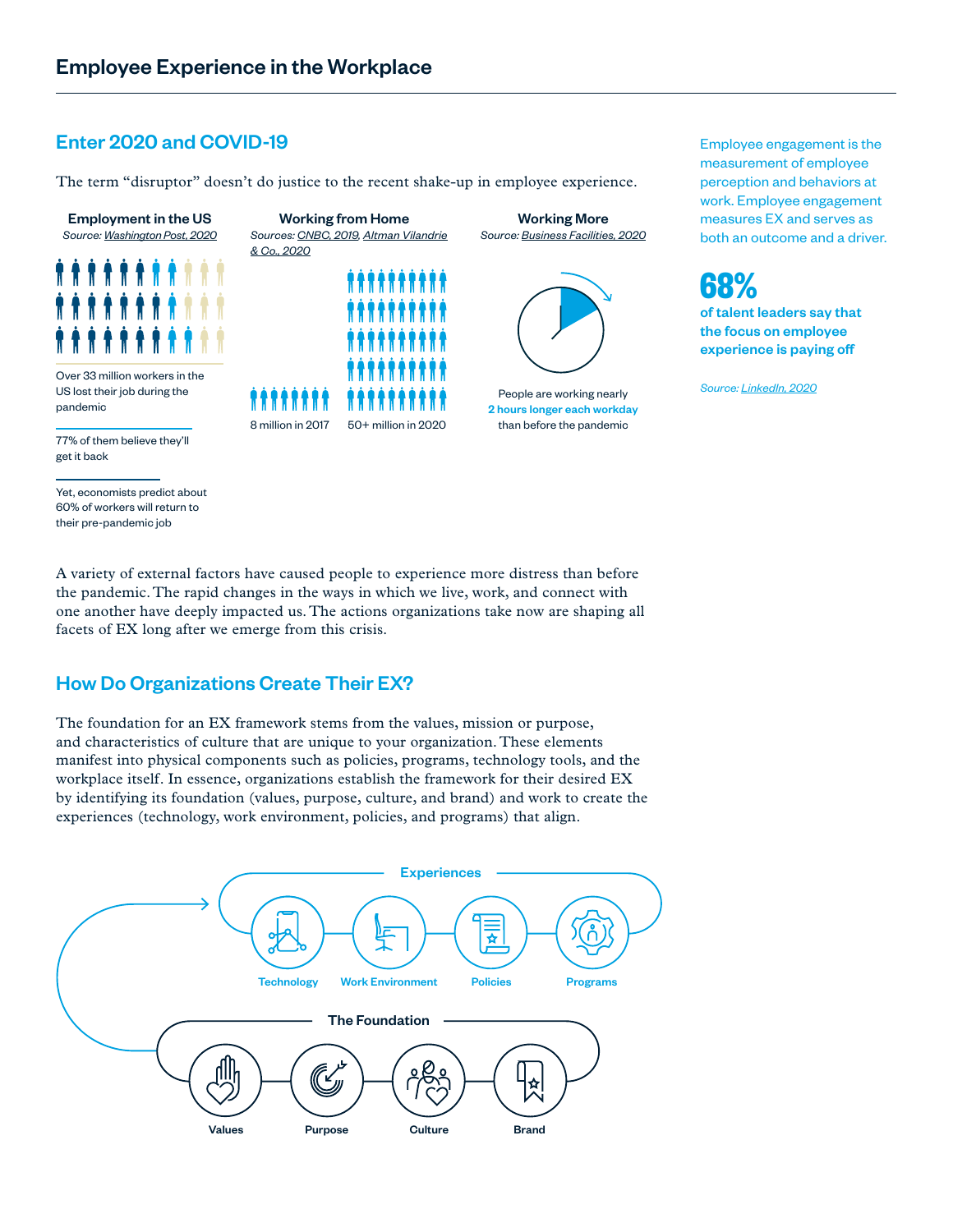#### The Foundation

While every organization must solve for their unique EX, key factors have been shown to contribute to a positive employee experience. There are a variety of engagement tools to choose from, many of which are utilizing the [ISO 30414 standard](https://www.iso.org/standard/69338.html) as a guide. At Haworth, we leverage the ENGAGEMENT MAGIC<sup>®</sup> framework from [DecisionWise](https://decision-wise.com/engagement-magic/) as criteria to measure employee engagement, which informs how we can evolve our EX.

ENGAGEMENT MAGIC® encompasses five key areas for engaging people:

 $\mathsf{M}$ Meaning – Is a person's job inspiring to them?



- G. Growth – How is a person learning, being stretched, and challenged?
	- Impact Are people leaving work each day feeling a sense of worthwhile accomplishment?

Connection – Do people feel like they are an integral part of the organization?

At Haworth, we use feedback from ENGAGEMENT MAGIC® to inform our EX and layer that with Our Values, a focus on trust, and prioritizing well-being.



#### Our Values

First drafted by Chairman Emeritus Dick Haworth in 1975, [Our Values](https://www.haworth.com/company-info/about-us) are seeded in the concept of creating shared value, rooted in design thinking, and define our business behavior across our global community of members.



#### **Trust**

[Trust is essential](https://www.ccl.org/wp-content/uploads/2017/05/why-trust-is-critical-team-success-research-report.pdf) to every team. Our goal is to ensure Haworth members feel safe with each other to share ideas, be bold in owning both strengths and weaknesses, take risks, support one another, and have a little fun along the way. Continuously reinforcing our mission and vision alongside ongoing, transparent communication is a particularly critical component to our EX especially now—as trust is important for everyone during times of rapid change and uncertainty.



#### Well-Being

[Well-being](https://www.haworth.com/na/en/expertise/research/all-people-topics/well-being.html) is an enduring state of the whole person—including emotional comfort, physical wellness, and cognitive performance. It's an interconnected system. When a person feels strong emotionally, they tend to manage the stressors of everyday life and recover more quickly. Additionally, physical activity has been shown to reduce depression and boost the brain's dopamine, norepinephrine, and serotonin levels—all of which affect focus and attention. Particularly in 2020, the stressors of everyday life have significantly compounded. Supporting people's well-being has been at the forefront of our EX as we strive to provide a safe workplace for our members and share our knowledge with customers.

An organization's values, purpose, engagement drivers, and culture form the foundation for its employee experience. How this foundation manifests visually via technology tools and workplace design leads to the physical elements of EX. Employees look to their physical experiences to be authentic to the organization. And, by aligning the foundation of EX with physical experiences, organizations can craft holistic solutions that also support the desired customer experience and overall brand strategy.

### Haworth Values

- We listen to our Customers.
- We rely on our Members.
- We honor Integrity.
- We embrace Continuous Learning.
- We lead with Design.
- We create Value.
- We work to make the World better.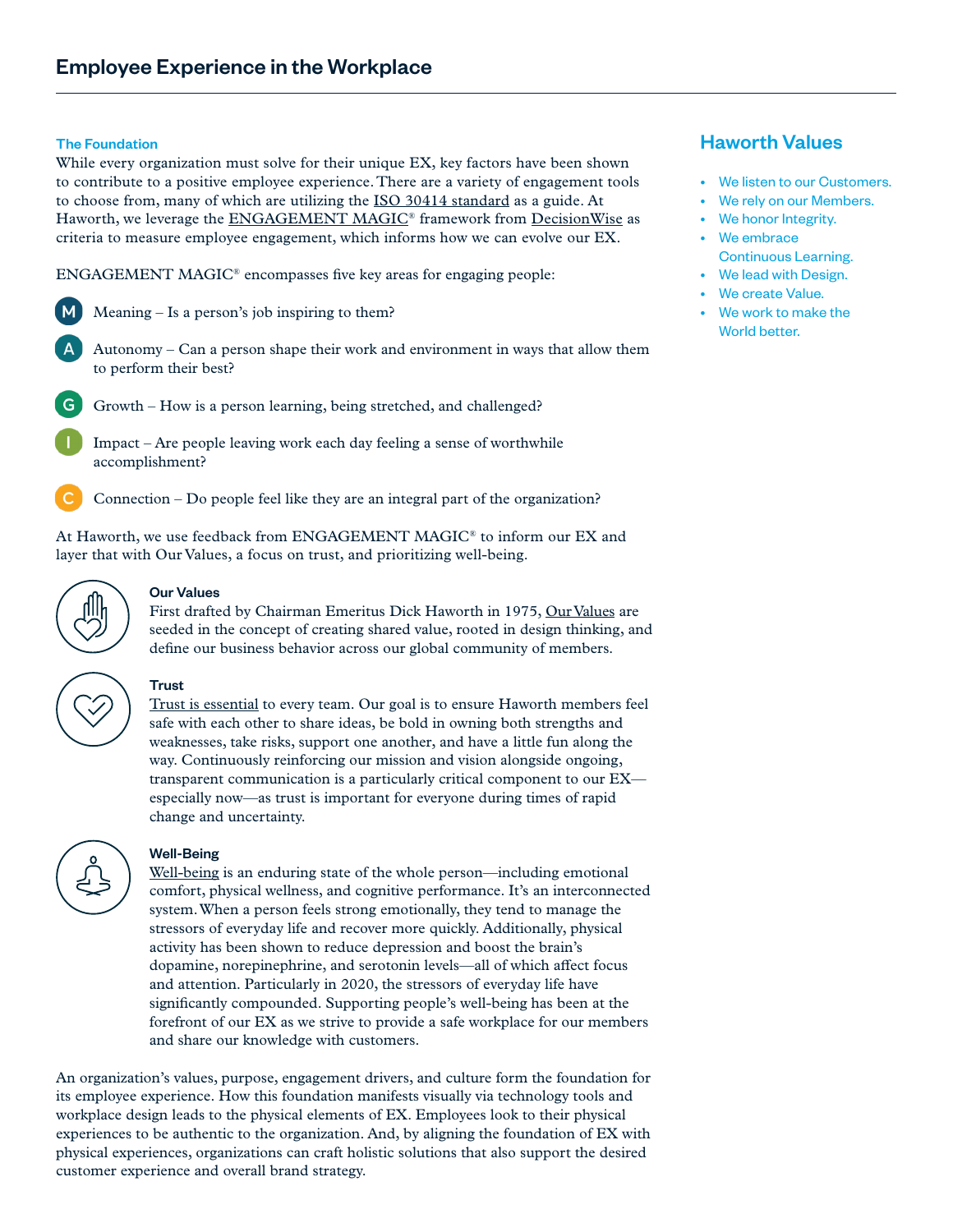#### The Physical Environment

Your workplace has a significant impact on the effectiveness of your people. A well-designed work environment connects to the foundation of your EX and serves as a tool to help people do great work. Haworth has adopted the concept of [Affordances,](https://www.haworth.com/na/en/expertise/research/all-people-topics/well-being/affordances.html) which we've been studying for over 20 years, to help identify the characteristics of a workspace that help people do their best work.

Haworth has developed a comprehensive Affordances Framework that identifies the space-related elements that contribute to human performance. It is divided into three distinct but interrelated categories:



The concept of affordances was developed by psychologist James Gibson, who noted how an object communicates its purpose and offers possibilities for action. Consider, for example, the affordances of a doorknob. None of us would teach our toddler how to use one because at that age we'd prefer they didn't know. However, children learn quickly on their own because the doorknob's shape, location, and configuration make the affordances so strong.



By tailoring workspaces to the specific needs of your people, your work environment can serve as an asset to EX. Your workplace can help employees get work done efficiently, collaboratively, and offer the ability to focus when needed. Workplaces can influence employee [happiness](https://blog.haworth.com/content/spark/en/articles/2020/9-behaviors-for-resilience-and-happiness.html) and [nudge](https://www.haworth.com/na/en/expertise/research/all-people-topics/well-being/nudge.html) people to move, focus, and connect.

Technology tools come alongside the workplace as the second key physical element of EX. As employees embrace advanced technology tools in their personal lives, the expectations for employers to deliver a great employee experience through technology continues to rise. People seek organizations that offer the latest technology to continue advancing in their career, to [collaborate,](https://www.bluescape.com/) and to do great work—from quality customer service to innovative product solutions to cutting-edge digital experiences. It's important to have a clear understanding of how people use technology in their jobs, and what they need and want from those tools. Otherwise, their overall experience can suffer.